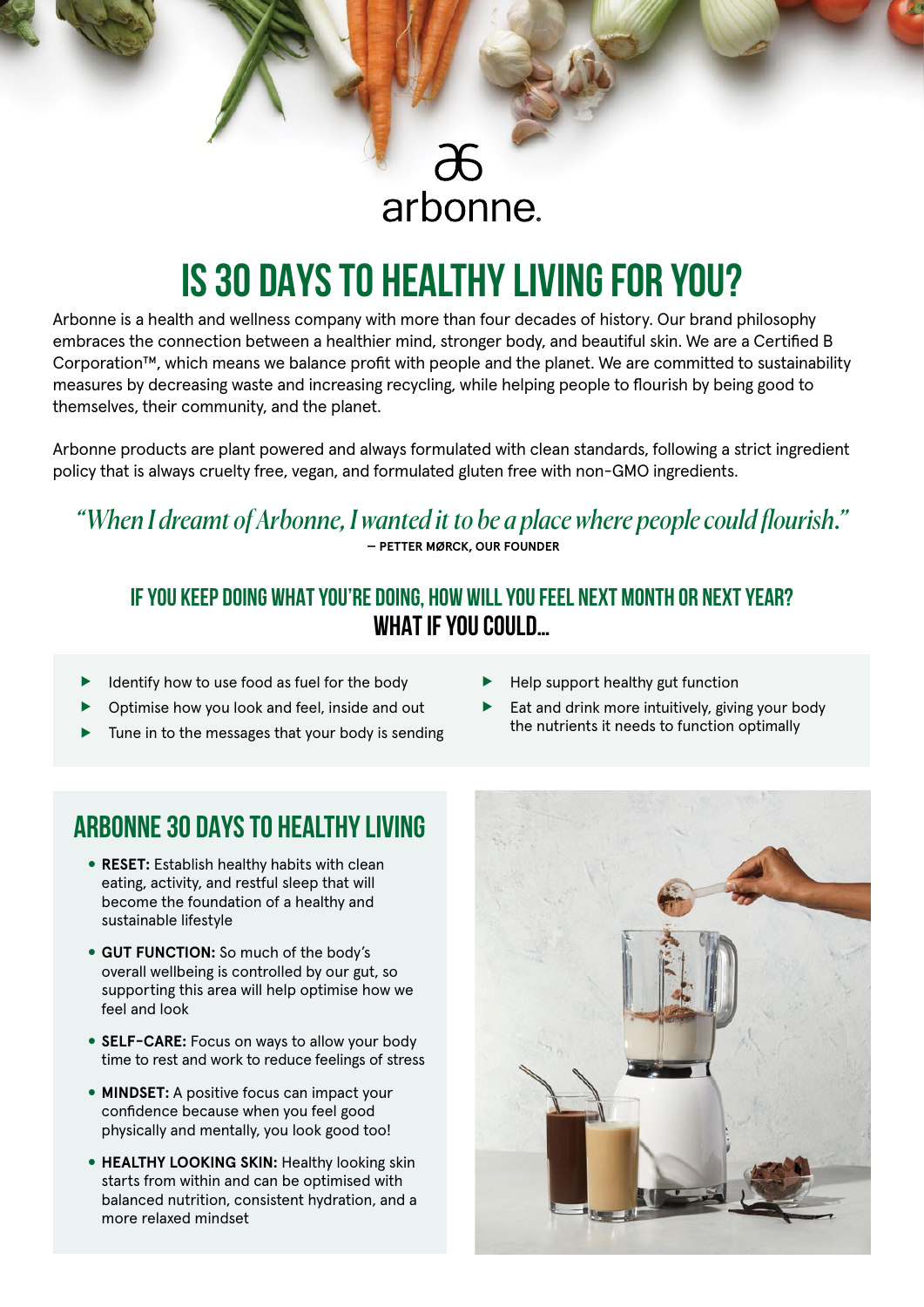# **MEAL PLANNING MADE SIMPLE**

Science tells us that people who meal plan consume more fruits and vegetables, have better overall diet quality, and are more likely to consume a healthy variety of nutrients\*



### **FILL YOUR PLATE WITH**

### **VEGETABLES**

1/2 of your plate — choose non-starchy options like greens, broccoli, asparagus

### **LEAN PROTEINS**

1/4 of your plate — choose options like beans and lentils or non-vegan, lean protein choices such as wild fish, chicken, turkey, beef

### **NUTRIENT-RICH CARBS**

1/8 of your plate — choose options like brown rice, quinoa, sweet potatoes

### **HEALTHY FATS**

1/8 of your plate — choose options like seeds and nuts, nut butters or oils, olive oil, avocado

# **30 DAYS TO HEALTHY LIVING SET**

### **CORE PRODUCTS**

- **PEA PROTEIN SHAKE:** 20 grams of vegan protein and 20 vitamins and minerals to help you feel full
- **GINSENG FIZZ STICKS:** A blend of ginseng, guarana and green tea to support energy
- **DIGESTION + MICROBIOME SUPPORT:** Bacillus coagulans, enzymes and 3 billion CFU of probiotics to support healthy digestion every day
- **HERBAL INFUSION BLEND:** A mild caffeine free blend featuring Peppermint and Dandelion.

### **CHOOSE 2 TO CUSTOMISE FOR YOUR NEEDS**

- **FIBRE SUPPORT:** 12 grams of fibre to help keep things moving
- **GENTLE CLEANSE:** Assists with the gentle cleanse of your system
- **SUPERFOOD GREENS:** A whole serving of fruits and vegetables per scoop





**EnergyFizz** 



## **STEPS TO SUCCESS**

- Eliminate foods that potentially are not serving your body well
- Enjoy up to two Arbonne shakes daily, drink water, and eat balanced wholefood based meals
- Get moving
- Practice mindfulness
- Rest consistently
- Track your goals